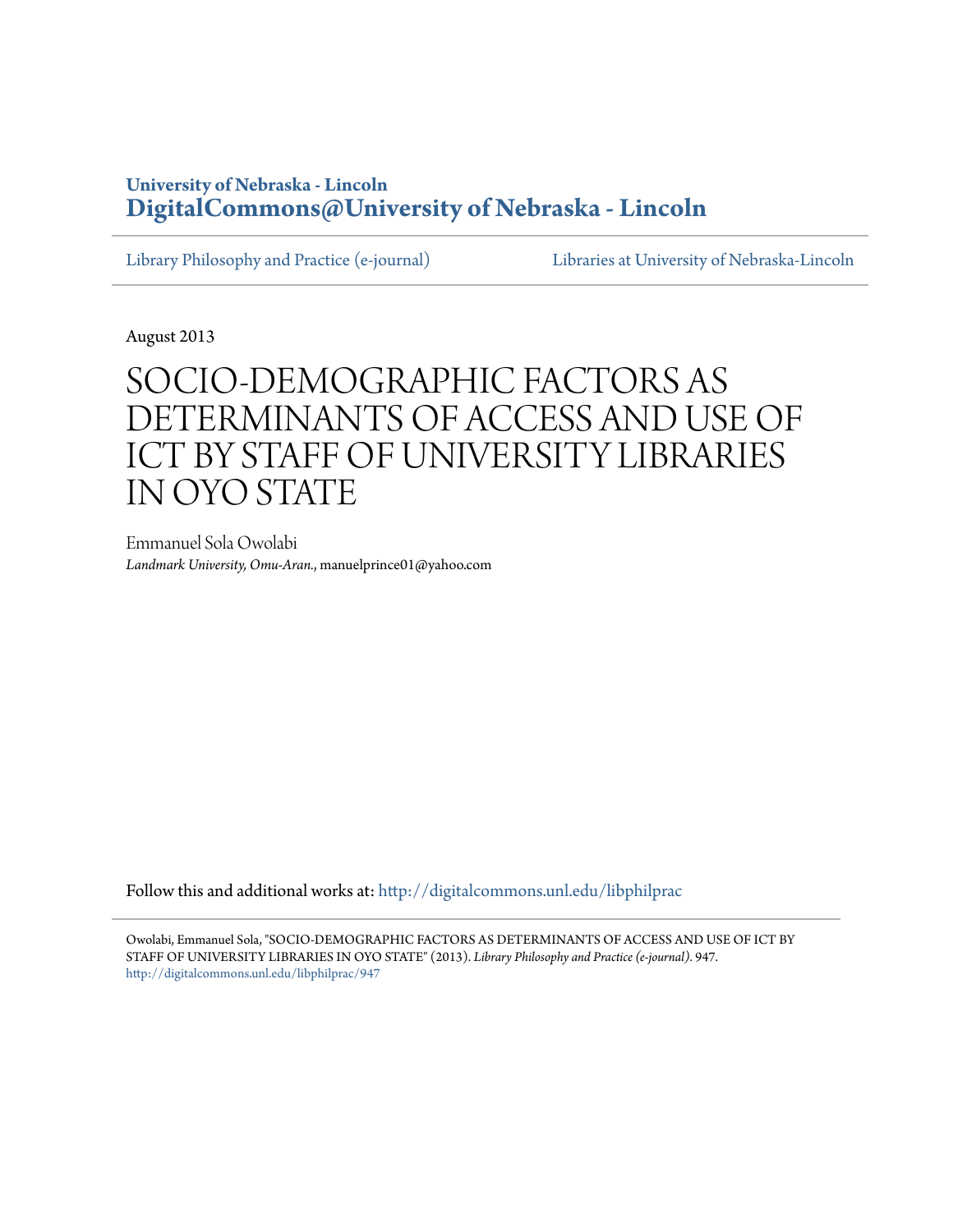# **SOCIO-DEMOGRAPHIC FACTORS AS DETERMINANTS OF ACCESS AND USE OF ICT BY STAFF OF UNIVERSITY LIBRARIES IN OYO STATE**

**By** 

## **OWOLABI, SOLA EMMANUEL LANDMARK UNIVERSITY, OMU-ARAN KWARA STATE.**

Email: manuelprince01@yahoo.com

ADEBAYO OYERONKE (Corresponding author) adebayo\_oyeronke@yahoo.com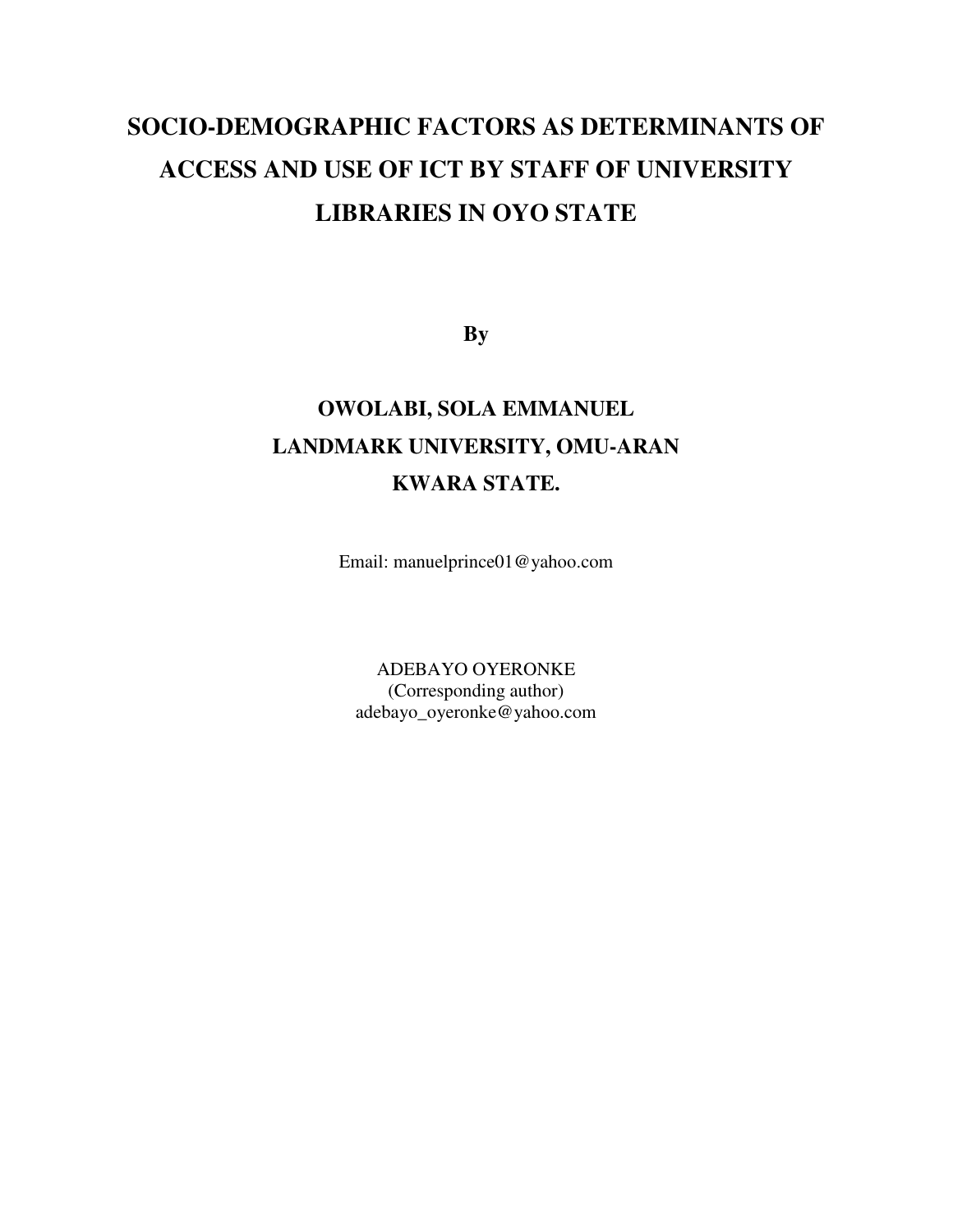#### *Abstract*

This study examined the influence of socio-demographic factors on access and use of ICT by staff of academic libraries in Oyo state. These universities are: Ladoke Akintola University, Lead City University and Bishop Ajayi Crowther.

 Data was collected using a self structured questionnaire using convenience sampling technique. The empirical evidence was based on descriptive and statistical analysis using SPSS. The findings revealed that ease of use, perceived benefits and accessibility were highly correlated with the demographic factors (age, level of education and income), however, none of the demographic variables predicted favorably on challenges of ICT usage.

The study recommends that University authority should put in place sustainable ICT infrastructure that would enhance innovative library service delivery and provide training for library staff to take advantage of new innovations for personal development and professional competence. Furthermore, since power is a major impediment to sustainable ICT investment, the university should consider building an autonomous power plant in addition to providing ICT policy to enhance library service delivery. The federal government on their part should completely privatize the power sector to end the long stalemate in that sector.

Keywords: **ICT, ease-of-use, accessibility, perceived usefulness, complexity** 

#### **Introduction**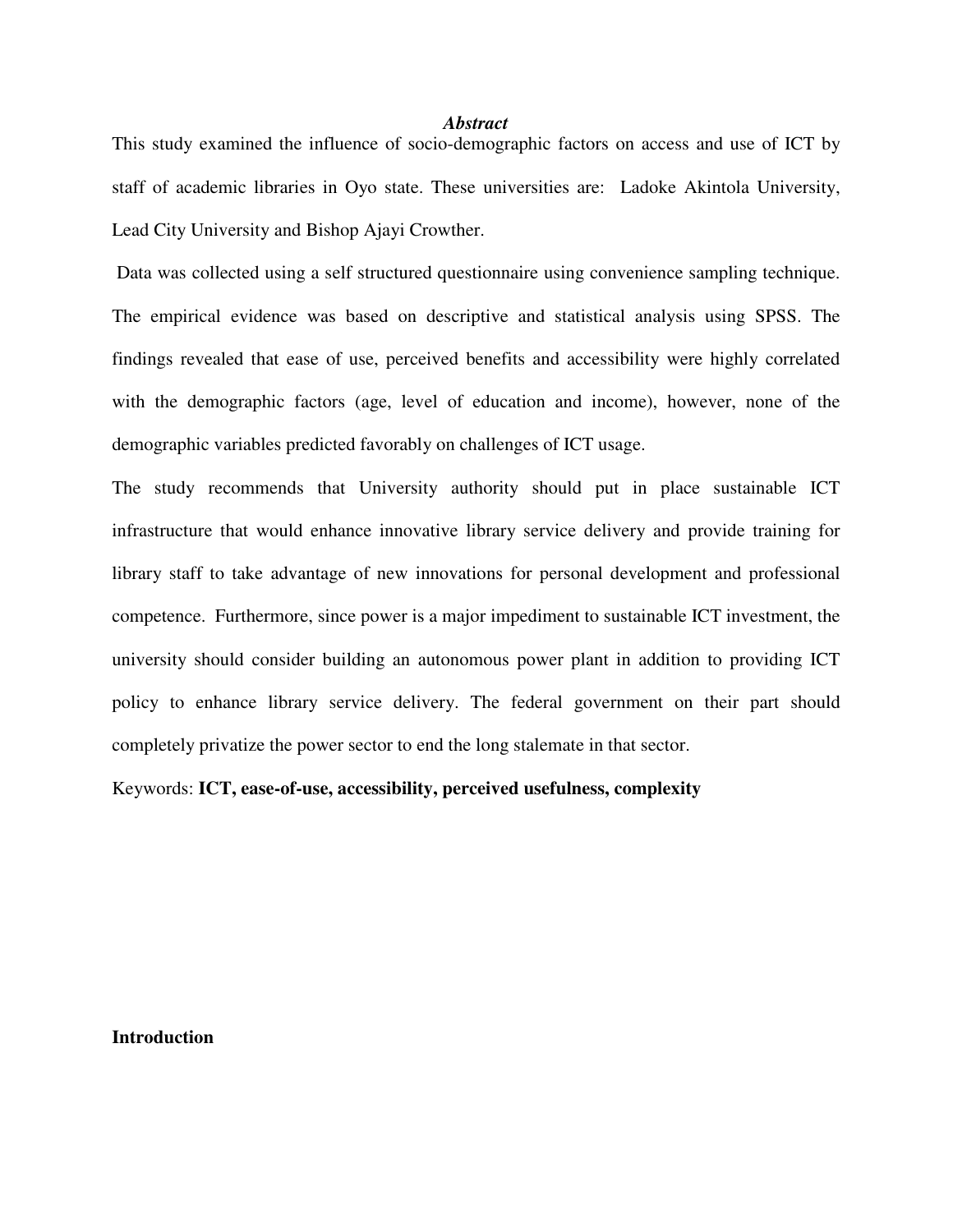The deployment of Information and Communication Technology (ICT) in most aspects of human endeavors has instituted a paradigm shift which is making it complex for individuals to make tangible contributions to human civilization without access and proficiency in the use of Information and Communication Technology. This necessitates the compliance of library staff to the dictates of ICT in the delivery of their services especially now that information explosion is taking its toll on traditional system of information resource management. Information and Communication Technology has permanently altered traditional librarianship and the duties of librarians and support staff. Information and Communication Technology is primary to library staff because of its innumerable benefits such as enhancement of speed, efficiency and effectiveness.

Academic library as an organization that manages information and information bearing materials cannot afford to underestimate the role of information and communication technology because it is so indispensable to the fulfillment of its objectives. Mullins (2002) observed that organizations wishing to survive have to foster use of innovations among their members. Therefore, academic library staff who are the providers of information necessary to facilitate teaching, learning and research are expected to lead in accessibility and use of ICT to keep abreast of developments in the business of identification, acquisition, processing, storing, retrieving and dissemination of necessary information products and services.

Ajayi (2005) maintained that the traditional "brick and mortar" libraries must give way to libraries that are not limited by geography; adding that it is necessary for libraries to reinvent themselves if they hope to develop and facilitate access to information in the present digital age.

The staff of academic libraries constitutes the human factors that are the determinants of the fulfillment of whatever goals the academic libraries have set in support of their parent bodies. Their ability to access and use ICT will greatly determine the quality of services rendered by their libraries. Each library staff has certain socio-demographic factors which distinguish them from one another. It has been established by Olatokun (2006) that there exists a measure of variance in individuals' access and use of information and communication technology due to socio-demographic factors. These factors: gender, age, income, skills etc may serve as determinants of their access and use of information and communication technology.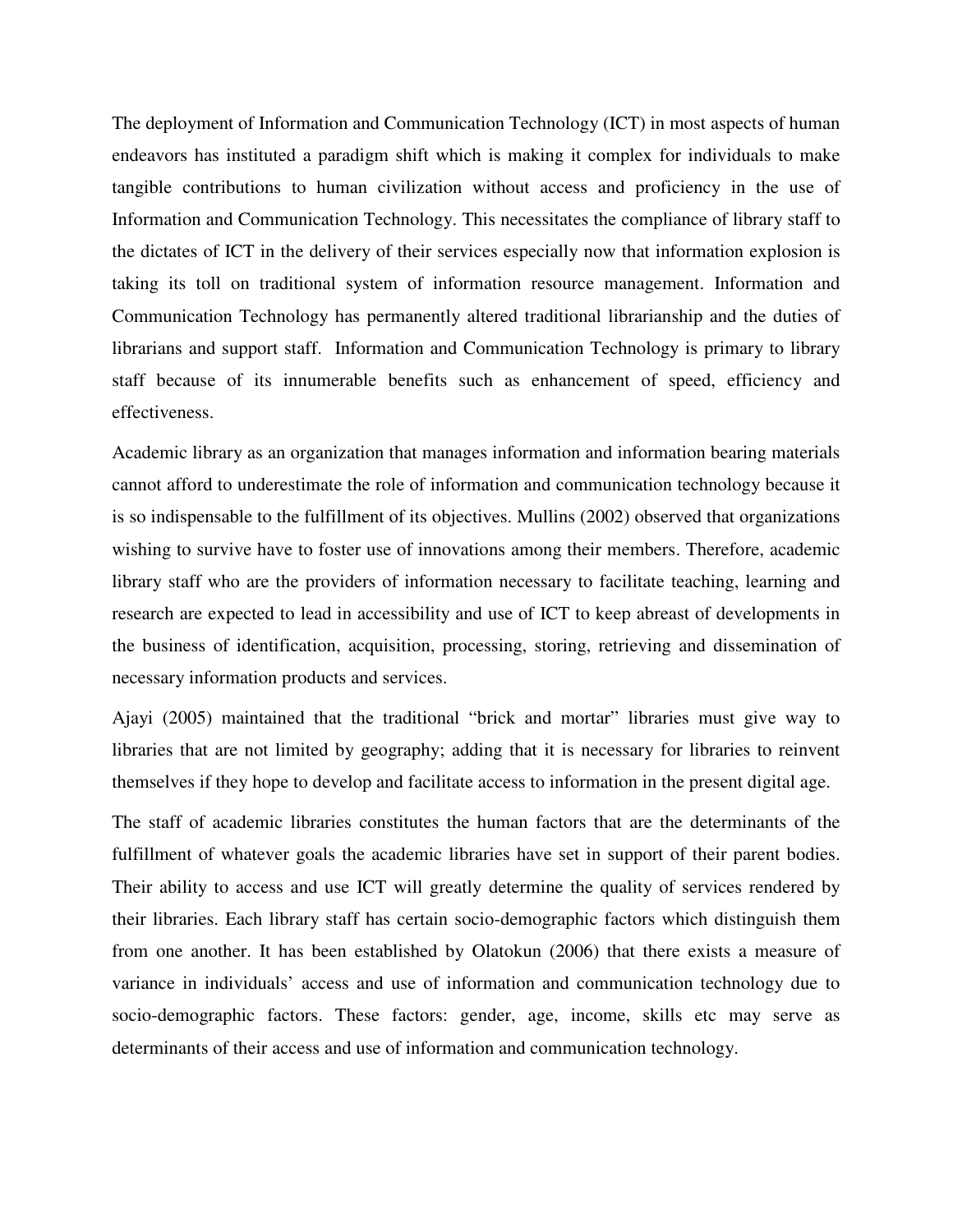It is therefore paramount to analyze the socio-demographic factors of library staff in relation to ICT access and use since library service is a chain of activities in which inefficiency in one department may hamper total quality service delivery in others.

#### **Objectives**

- 1. To investigate how demographic variables (age, gender, income and education) of library staff influence the ease of use of ICT tools.
- 2. To identify the influence of demographic variables (age, gender, income and education) of library staff on their accessibility of ICT tools.
- 3. To determine if demographic variables (age, gender, income and education) of library staff have any relationship on the complexity of use of ICT tools.
- 4. To examine the extent to which demographic variables (age, gender, income and education) of library staff influence their use of ICT tools.

#### **Scope of the Study**

The study will focus on socio-demographic factors influencing ICT accessibility and utilization by staff of selected academic libraries. The study will be limited to four university libraries in Oyo state, Nigeria; that is, the University of Ibadan Library (Kenneth Dike); Ladoke Akintola University of Technology Library, Ogbomoso; Lead City University, Ibadan; and Ajayi Crowther University Oyo.

#### **Methodology**

The descriptive survey method was adopted for this study and the population of this study shall comprise all categories of library staff (professional, para-professional and support staff) in selected University libraries in Oyo State, Nigeria. The data collection method that will be employed in this study is questionnaire.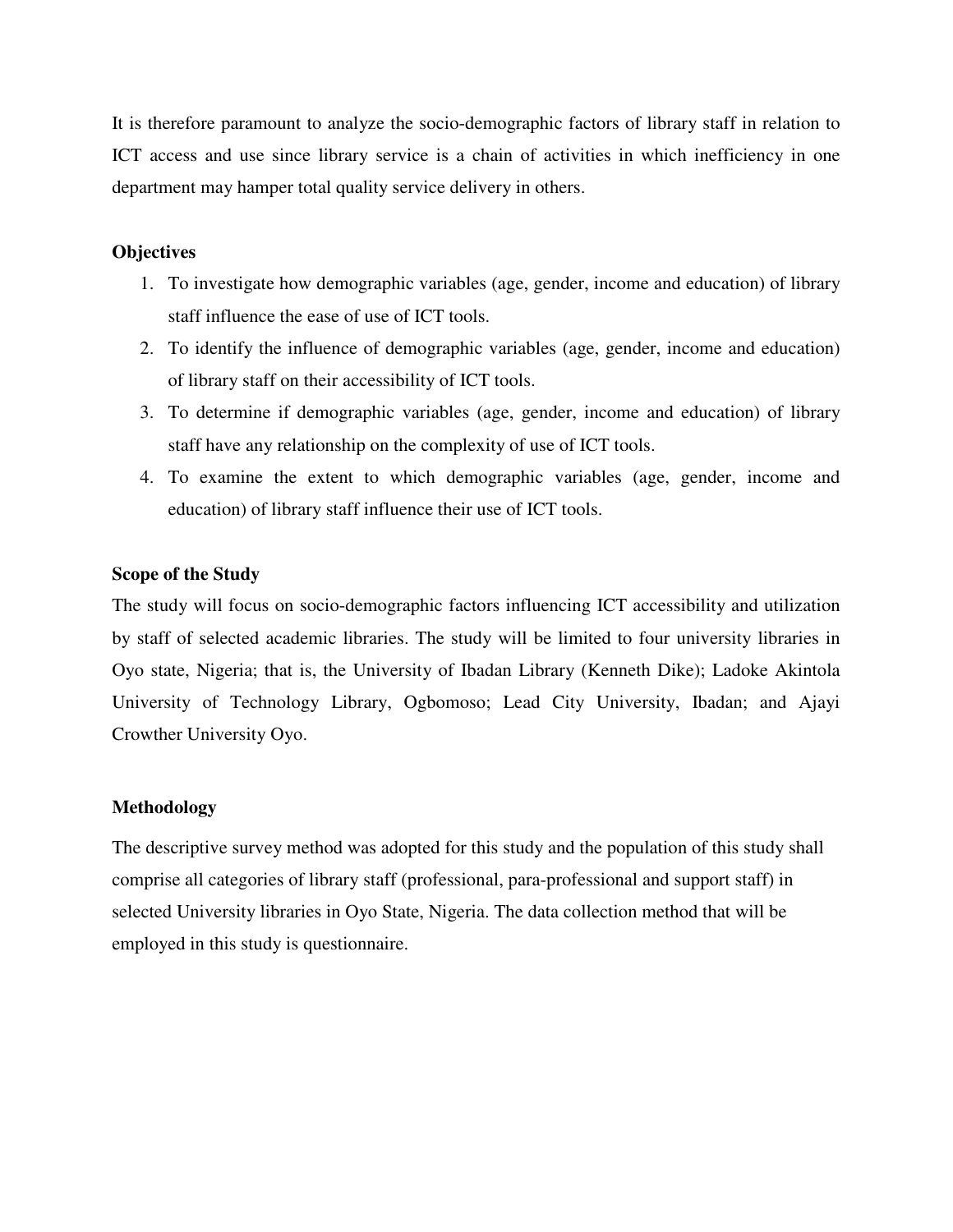### **Data analysis and presentation**

| <b>Variable</b>             |                                   | Frequency $(\% )$    |  |
|-----------------------------|-----------------------------------|----------------------|--|
| <b>Institutions</b>         | Kenneth Dike Library, U.I         | $80(53.3\%)$         |  |
|                             | Ajayi Crowther University Library | 21(14%)              |  |
|                             | Lead City University Library      | 19(12.7%)            |  |
|                             | Ladoke Akintola University        | $30(20\%)$           |  |
|                             | Total                             | 100                  |  |
| <b>Level of Education</b>   | Secondary                         | 18(12%)              |  |
|                             | <b>OND</b>                        | 42(28%)              |  |
|                             | <b>HND</b>                        | 12(8%)               |  |
|                             | Bachelor degree                   | 30(20%)              |  |
|                             | Masters degree                    | 48(32%)              |  |
|                             | Total                             | 100                  |  |
| Age                         | <b>Below 30yrs</b>                | $60(40\%)$           |  |
|                             | 31-40yrs                          | 51(34%)              |  |
|                             | 41-50yrs                          | 33(22%)              |  |
|                             | 51-60yrs                          | 3(2%)                |  |
|                             | Above 60yrs                       | 3(2%)                |  |
|                             | Total                             | 100                  |  |
| Gender                      | Male                              | 69(46%)              |  |
|                             | Female                            | 75(50%)              |  |
| Which section do you work?  | Serial section                    | 27(18%)              |  |
|                             | Internet section                  | 33(22%)              |  |
|                             | Cataloguing & Classification      | 42(28%)              |  |
|                             | Training                          | 12(8%)               |  |
|                             | Circulation                       | 24(16%)              |  |
|                             | Reference                         | $\overline{12}(8\%)$ |  |
|                             | Total                             | 100                  |  |
| <b>Monthly Income</b>       | N5,000-N20,000                    | 30(20%)              |  |
|                             | N21,000-N40,000                   | 27(18%)              |  |
|                             | N41,000-N60,000                   | 27(18%)              |  |
|                             | N61,000-N80,000                   | 27(18%)              |  |
|                             | N81,000-N100,000                  | 3(2%)                |  |
|                             | N101,000-N150,000                 | 24(16%)              |  |
|                             | N151,000-N200,000                 | 3(6%)                |  |
|                             | <b>Above N200,000</b>             | 9(6%)                |  |
|                             | Total                             | 100                  |  |
| Religion                    | Christianity                      | 128(84.8%)           |  |
|                             | Islam                             | 20(13.2%)            |  |
|                             | Others                            | 3(2%)                |  |
|                             | Total                             | 100                  |  |
| <b>Positions in Library</b> | <b>Chief Librarian</b>            | 4(2%)                |  |
|                             | <b>Assistant Deputy Librarian</b> | 4(2%)                |  |
|                             | Librarian 1                       | $10(6\%)$            |  |
|                             | Librarian <sub>2</sub>            | 42(28%)              |  |
|                             | Library Assistant / Officer       | 62(42%)              |  |
|                             | <b>Industrial Trainee</b>         | 28(18%)              |  |
|                             | Total                             | 100                  |  |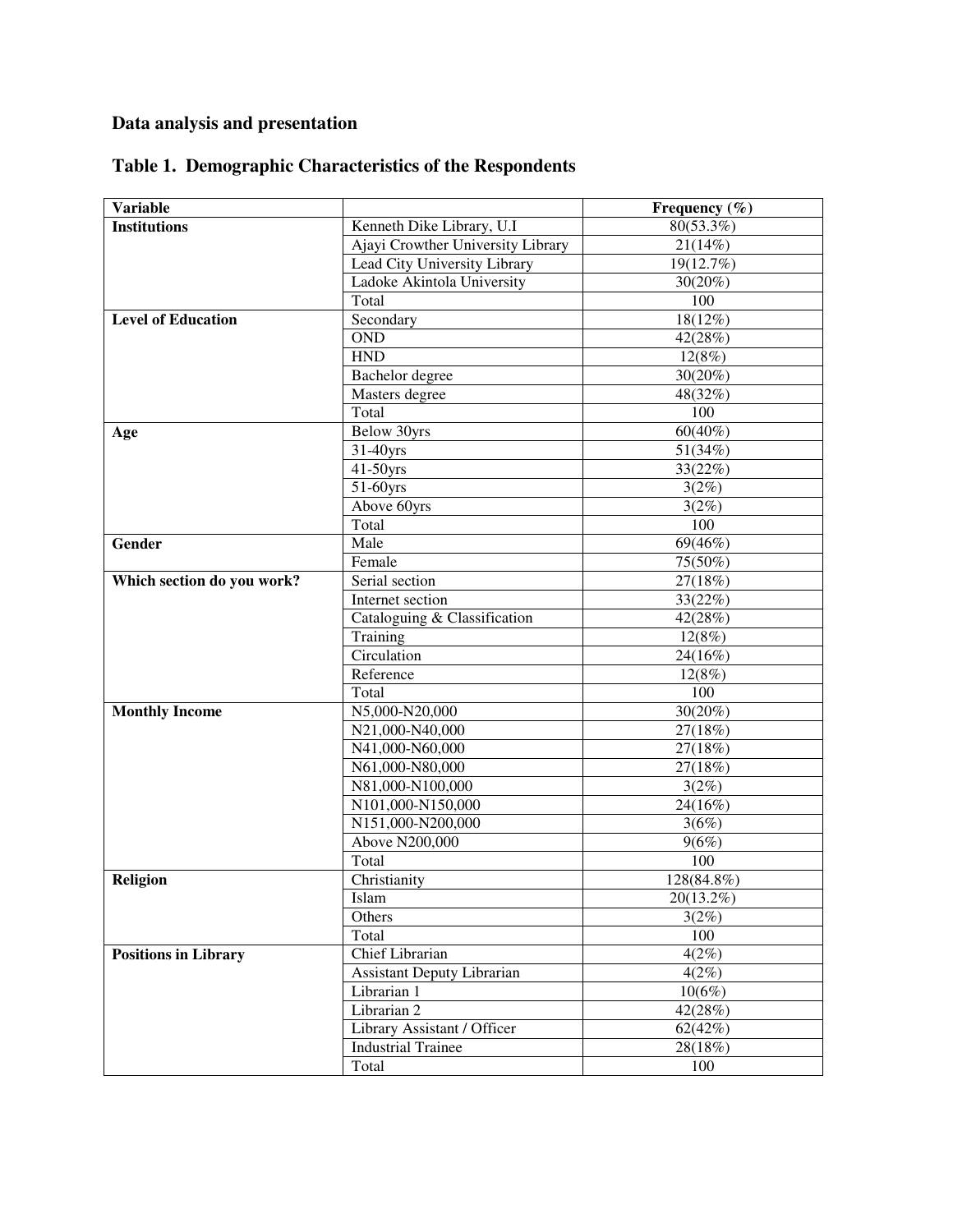#### **Demographic Characteristics of the Respondents**

Table 1 presents the demographic characteristics of the respondents. The table shows that librarians in Kenneth Dike Library accounted for (53.3%) of the respondents, Bishop Ajayi Crowther University (14%), Lead City University Librarians (12.7%), while (20%) of the respondents were from Ladoke Akintola University. In the level of education category, librarians with only secondary education accounted for  $(12\%)$ , OND and HND  $(28\%)$  and  $(8\%)$ respectively. Those with bachelor and masters degree accounted for (20%) and (32%) respectively. Amongst the librarians, males accounted for (46%), female (50%). Respondents below 30 years accounted for the highest percentage which is (40%) of respondents, those within age 31-40yrs, (34%), those between 41-50years were (22%), while those between the age group 51-60 years and above 60 years each accounted for (2%). In the monthly income category, librarians with monthly earning N5,000-N20,000 were (20%), those that earn N21,000-N40,000, N41,000-N60,000, and N61,000-N80,000 were (18%), whereas those that earn above 100,000 were (36%) of the respondents. In the position category, Chief Librarian and assistant deputy librarian each, were  $(2\%)$ , librarian1 and librarian 2 (6%) and (28%) respectively, while the respondents who are library assistant/officer and industrial trainee accounted for (42%) and (18%) respectively.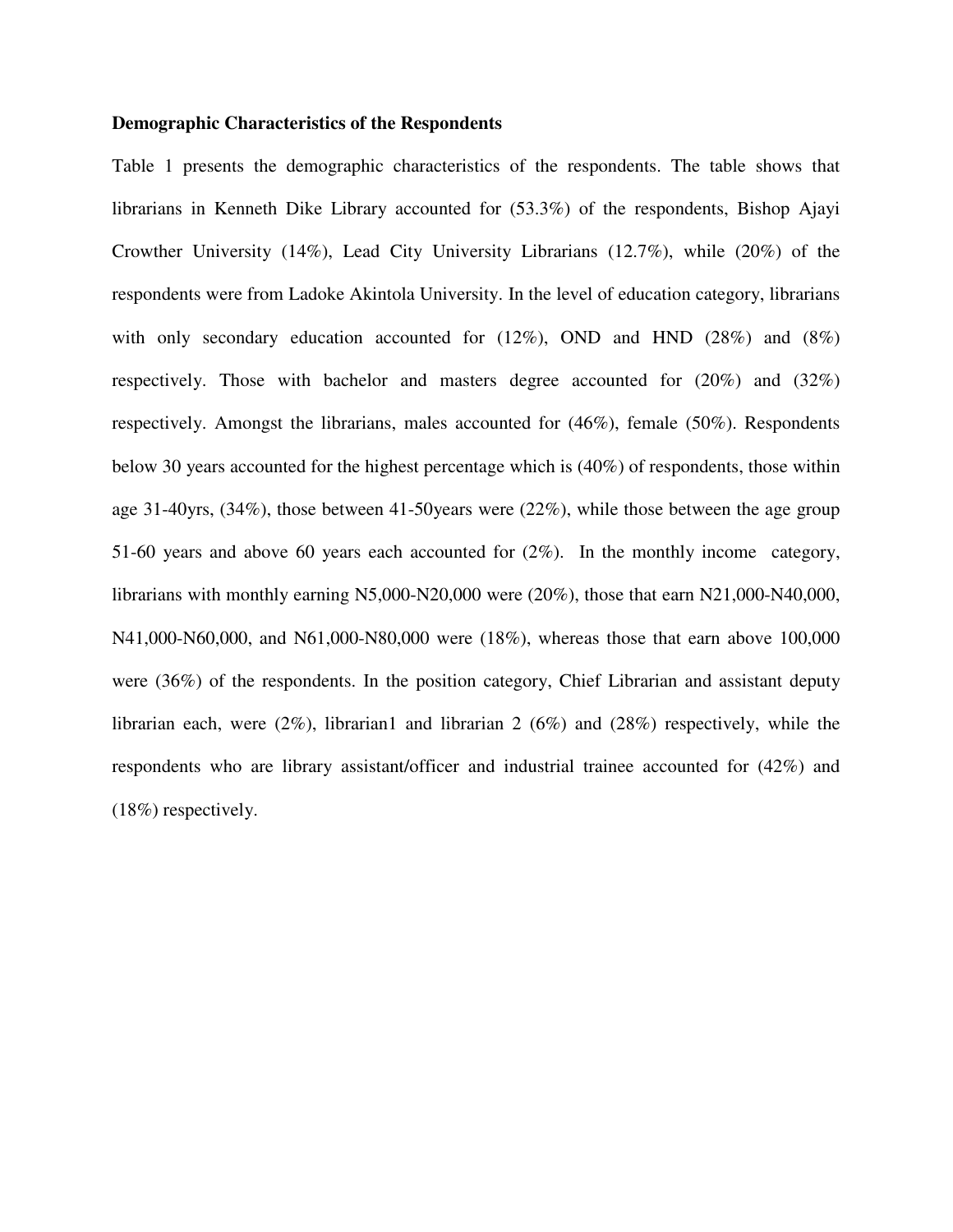| <b>Variables</b>                                                                     |                 |            |                      |                |
|--------------------------------------------------------------------------------------|-----------------|------------|----------------------|----------------|
|                                                                                      | <b>Disagree</b> | Agree      | Don't<br><b>Know</b> | <b>Missing</b> |
| I find it easy to use<br>computers.                                                  | $15(10\%)$      | 135(90%)   | $0\%$                | $0\%$          |
| It is easy to use<br>mobile phones.                                                  | 12(8%)          | 138(92%)   | $0\%$                | $0\%$          |
| Internet is very<br>easy to use                                                      | 9(6%)           | 138(92%)   | 3(2%)                | $0\%$          |
| I find it easy to use<br>internet enabled<br>phones                                  | 24(16%)         | 108(72%)   | $15(10\%)$           | 3(2%)          |
| It is easy to use<br>computer for<br>cataloguing and<br>classification               | 21(14%)         | 114(76%)   | 12(8%)               | 3(2%)          |
| Searching<br>electronic<br>resources from an<br>internet-enabled<br>computer is easy | 6(4%)           | 132(88%)   | 9(6%)                | 3(2%)          |
| Searching<br>electronic<br>resources from an<br>internet-enabled<br>phone is easy    | 23(15.3%)       | 100(66.7%) | 24(16%)              | 3(2%)          |

**Table 2 Ease of Use of ICT by Library Staff** 

Table 2 presents the respondent perception on ease of use of ICT by Library staff. Many (90%) of the respondents admitted they find it easy to use computers, likewise, many of the respondent also find it easy to use mobile phones (92%) and the internet (92%). I find it easy to use internet enabled phones accounted for (72%), It is easy to use computer for cataloguing and classification (76%), Searching electronic resources from an internet-enabled computer is easy and Searching electronic resources from an internet-enabled phone is easy accounted for (88%) and (66.7%) respectively.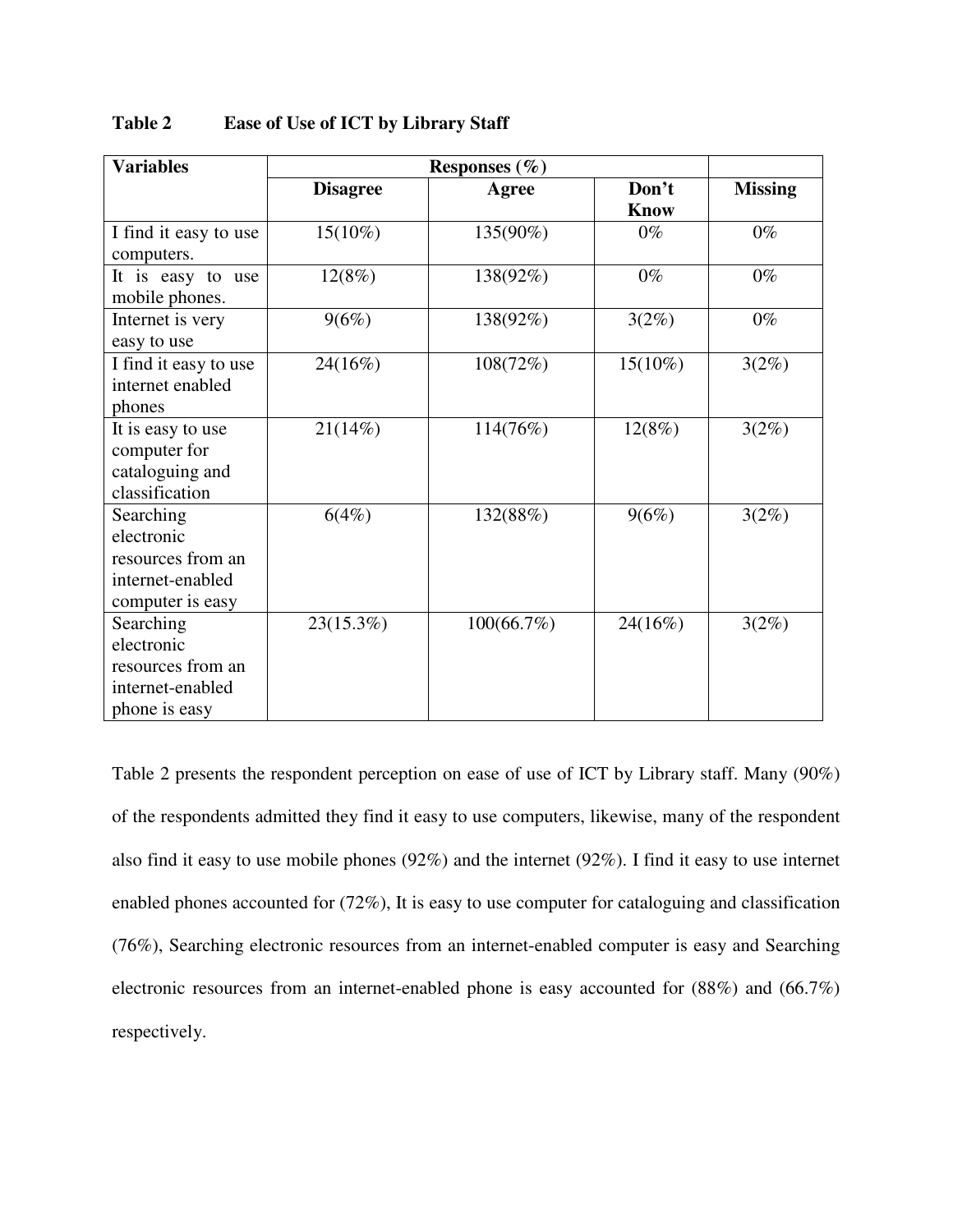| <b>Accessibility of ICT by</b>                                            |              |            |               |         |
|---------------------------------------------------------------------------|--------------|------------|---------------|---------|
| <b>Library Staff</b>                                                      | Disagree     | Agree      | Don't<br>Know | Missing |
| I have easy access to<br>computer in my<br>section/department.            | 16(10.7%)    | 131(87.3%) | 3(2%)         | $0\%$   |
| I have easy access to<br>computer to perform my<br>duties.                | 19(12.7%)    | 125(83.3%) | 6(4%)         | $0\%$   |
| I visit the e-library<br>centre to access e-<br>resources                 | 43(28.7%)    | 89(59.3%)  | $15(10\%)$    | $0\%$   |
| I access e-library<br>resources from my<br>office                         | 27(18%)      | 111(74%)   | 9(6%)         | 3(2%)   |
| I access e-library<br>resources from my<br>office                         | $17(11.3\%)$ | 118(78.7%) | $15(10\%)$    | $0\%$   |
| Access to e-resource is<br>better using internet-<br>enabled mobile phone | 28(18.7%)    | 95(63.3%)  | 27(18%)       | $0\%$   |

**Table 3 Accessibility of ICT by Library Staff** 

Table 3 depicts the respondents responses on accessibility of ICT by Library Staff. Majority of the respondent admitted they have easy access to computer in their section/department (87.3%), while those that agreed to I have easy access to computer to perform my duties were  $(83.3\%)$ compared to those that admitted visiting the e-library centre to access e-resources (59.3%). Those that admitted to having access to e-library resources from their office were (74%), while I access e-library resources from my office and access to e-resource is better using internetenabled mobile phone accounted for (78.7%), and (63.3%) respectively.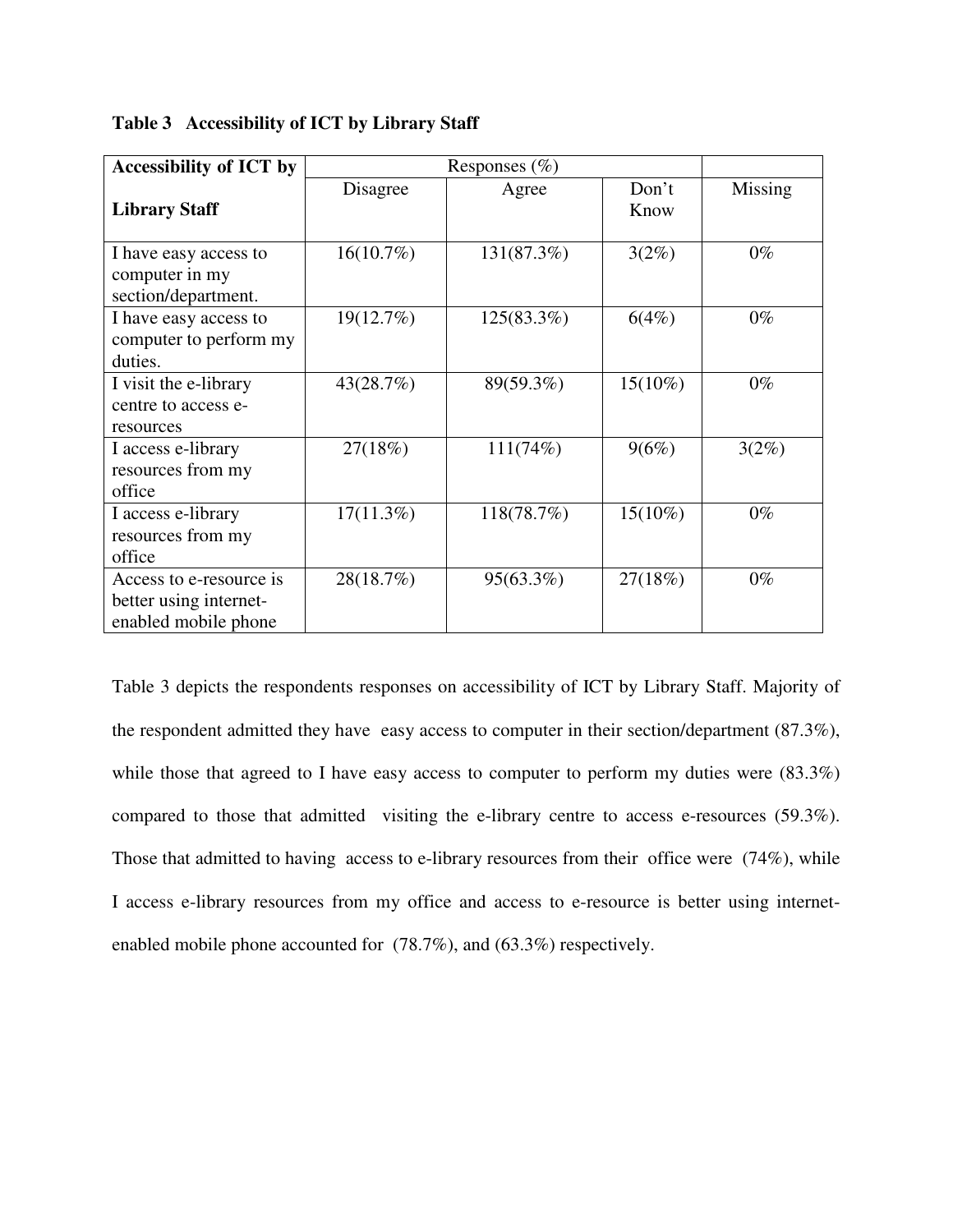|                                 | Responses $(\% )$ |      |            |        |            |              |
|---------------------------------|-------------------|------|------------|--------|------------|--------------|
| Frequency of accessibility of   | Daily             | Wee  | Fortnightl | Monthl | Occasional | <b>Never</b> |
| <b>ICT</b> by library staff     |                   | kly  |            |        | Iv         |              |
| I have access to computer       | 81.3%             | 8.7  |            |        | 8%         | 2%           |
|                                 |                   | $\%$ |            |        |            |              |
| I have access to mobile phone   | 98%               | 1.3  |            |        |            |              |
|                                 |                   | $\%$ |            |        |            |              |
| I have access to e-mail         | 72.7%             | 13.3 | $2\%$      |        | $10\%$     | $2\%$        |
|                                 |                   | $\%$ |            |        |            |              |
| I have access to internet       | 80.7%             | 3.3  | $2\%$      | $4\%$  | 8%         | $2\%$        |
|                                 |                   | $\%$ |            |        |            |              |
| I have access to Social network | 72.7%             | 8%   | $2\%$      |        | $9.3\%$    | 8%           |

**Table 4 Frequency of Accessibility to ICT by Library Staff** 

Table 4 shows the frequency of accessibility to ICT by Library Staff. From the table, I have access to computer, mobile phone, e-mail, internet and social network daily accounted for (81.3%), (98%), (72.7%), (80.7%) and (72.7%) respectively. Weekly access for the same showed lower result, accounting for  $(8.7\%)$ ,  $(1.3\%)$ ,  $(1.3\%)$ ,  $(3.3\%)$  and  $(8\%)$  respectively. Those that use computers, mobile phone, e-mail, internet and social network fortnightly, monthly, occasionally, and never accounted for between (2%) and (10%).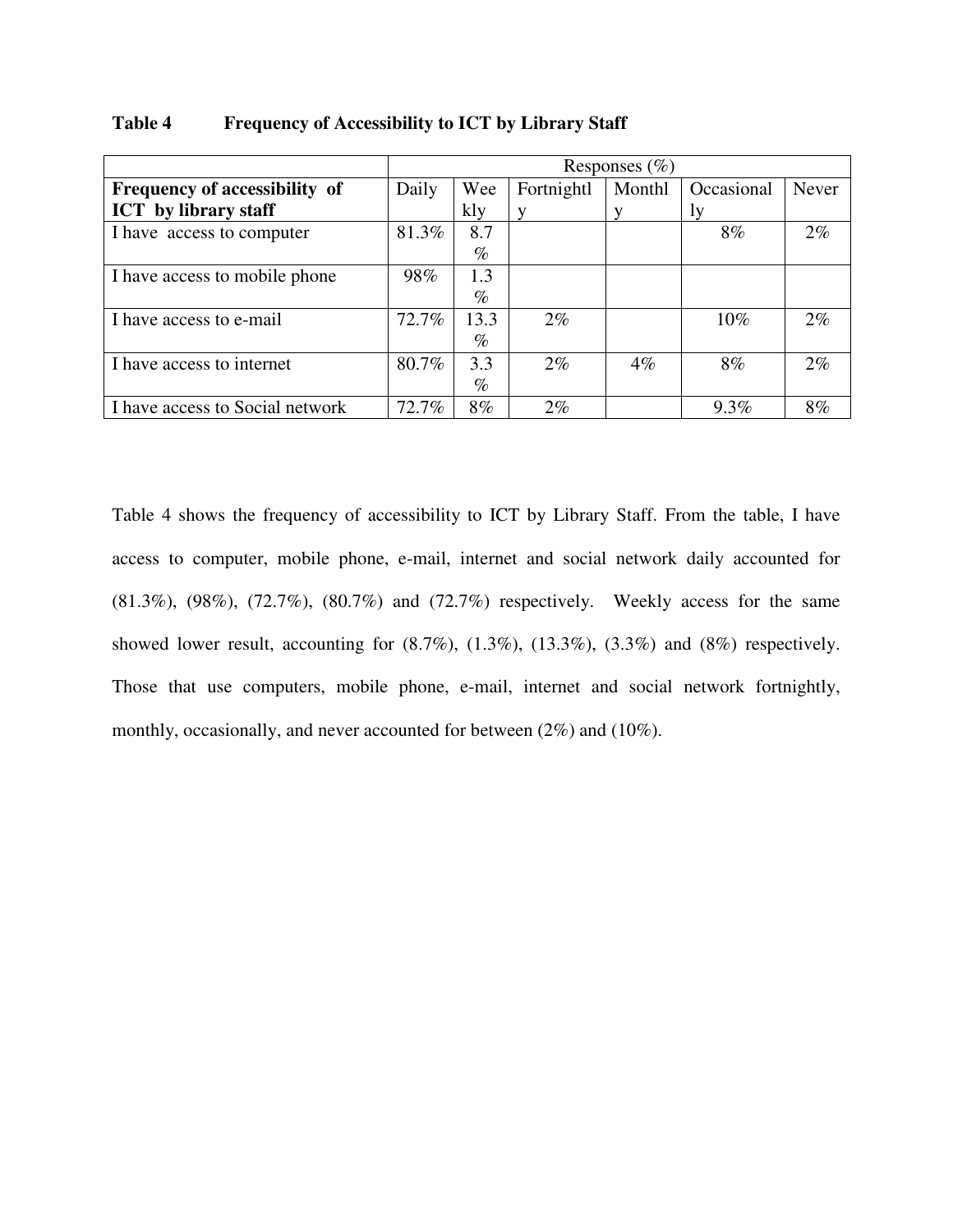| <b>Challenges</b> to Access |            |              |                     |            |
|-----------------------------|------------|--------------|---------------------|------------|
| and Use of ICT by           | Disagree   | Agree        | Don't               | Missing    |
| <b>Library Staff</b>        |            |              | Know                |            |
| I'm not computer            | 126(84%)   | 21(14%)      | 3(2%)               | $0\%$      |
| literate                    |            |              |                     |            |
| Internet-enabled phone      | 132(88%)   | $15(10\%)$   | 3(2%)               | $0\%$      |
| is difficult to use         |            |              |                     |            |
| I don't use internet        | 112(74.7%) | 32(21.3%)    | 6(4%)               | $0\%$      |
| phone because it is         |            |              |                     |            |
| expensive                   |            |              |                     |            |
| I don't use internet        | 120(80%)   | 24(16%)      | 6(4%)               | $0\%$      |
| phones because the          |            |              |                     |            |
| screen is too small         |            |              |                     |            |
| Using Internet is           | 125(83.3%) | 18(4%)       | 6(4%)               | $1(0.7\%)$ |
| complex and difficult       |            |              |                     |            |
| I get discouraged from      | 116(77.3%) | 25(16.7%)    | 6(4%)               | 3(2%)      |
| using the internet          |            |              |                     |            |
| because of slow internet    |            |              |                     |            |
| access                      |            |              |                     |            |
| I seldom use the internet   | 130(86.7%) | $17(11.3\%)$ | 3(2%)               | $0\%$      |
| because there is no         |            |              |                     |            |
| internet access in the      |            |              |                     |            |
| whole library               |            |              |                     |            |
| I seldom use the internet   | 130(86.7%) | $17(11.3\%)$ | $\overline{3}(2\%)$ | $0\%$      |
| because there is no         |            |              |                     |            |
| internet access in my       |            |              |                     |            |
| section/department          |            |              |                     |            |
| I cannot use a mobile       | 132(88%)   | $15(10\%)$   | 3(2%)               | $0\%$      |
| phone to browse the         |            |              |                     |            |
| internet                    |            |              |                     |            |
| I dislike computer          | 128(85.3%) | $14(9.3\%)$  | 6(4%)               | $0\%$      |
| because I don't like        |            |              |                     |            |
| reading from screen         |            |              |                     |            |
| I don't use the internet    | 110(73.3%) | 27(18%)      | $0\%$               | 13(8.7%)   |
| for lack of constant        |            |              |                     |            |
| power supply                |            |              |                     |            |

**Table 5 Challenges to Access and Use of ICT by Library Staff** 

**Table 5** shows the respondents responses on challenges of using ICT. The respondents that consented to being computer illiterate accounted for (14%) when compared to those that can use computers (84%). Equally few are those that admitted that internet –enabled phone is difficult to use (10%) as compared to those that find it easy to use (88%). Those that do not use internet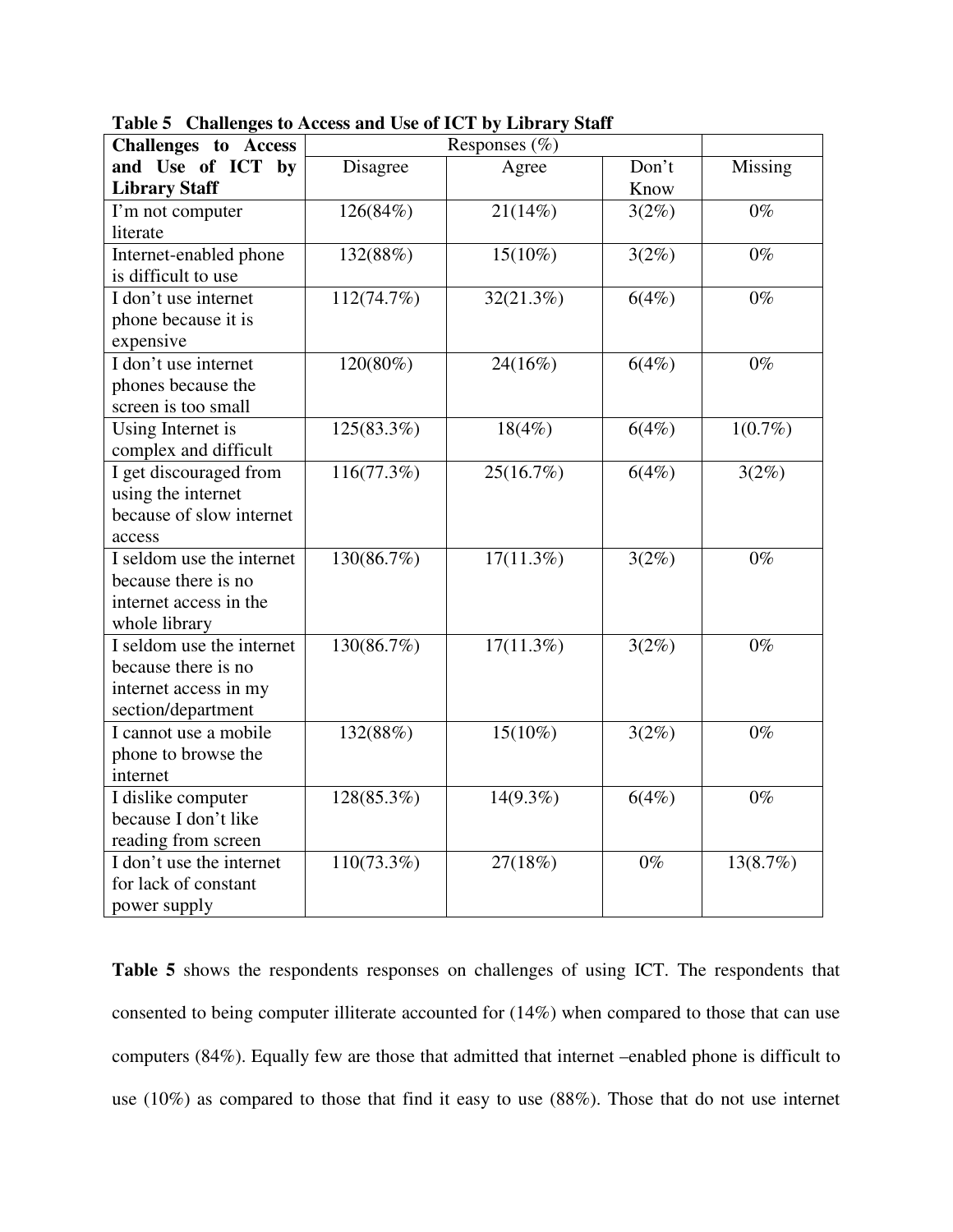phone because it is expensive and because the screen is too small accounted for (21.3%) and (16%) respectively as against (74.7%) and (80%) respectively. Only (4%) agreed that using Internet is complex and difficult, and I get discouraged from using the internet because of slow internet access (16.7%), as compared to (83.3%) and (77.3%) who felt otherwise. I seldom use the internet because there is no internet access in the whole library and because there is no internet access in my section/department got the nod of (11.3%) respectively, while those that disagreed to the same where (86.7%) respectively. The respondent who admitted they cannot use a mobile phone to browse the internet were few (10%) compared to (88%) that can. Those that admitted disliking computer because I don't like reading from screen were (9.3%) against (85.3%) and those that don't use the internet for lack of constant power supply (18%) as compared to the large number (73.3%) that use internet despite the power challenges.

#### **Discussion of Findings**

The result of the study shows the significance of education in this study and it is highly correlated in technology usage and adoption as reflected in (Olatokun, 2006), Grambrel and Cianci (2003). The findings of this study further confirmed the importance of education in service delivery as it is the case in every other industry. Those with high education are known to possess high level of acceptable attitude and disposition in their work culture. In terms of technology usage, which most often could require a medium and sometimes high level of reasoning, according to (Ajuwon and Rhine 2008), only those who are educated could cope with the inherent complexity of new technology innovation. In addition the library system requires expertise in library services such as cataloguing, indexing, bibliometrics, database management, and more recently, online cataloguing and classification that enhances access to electronic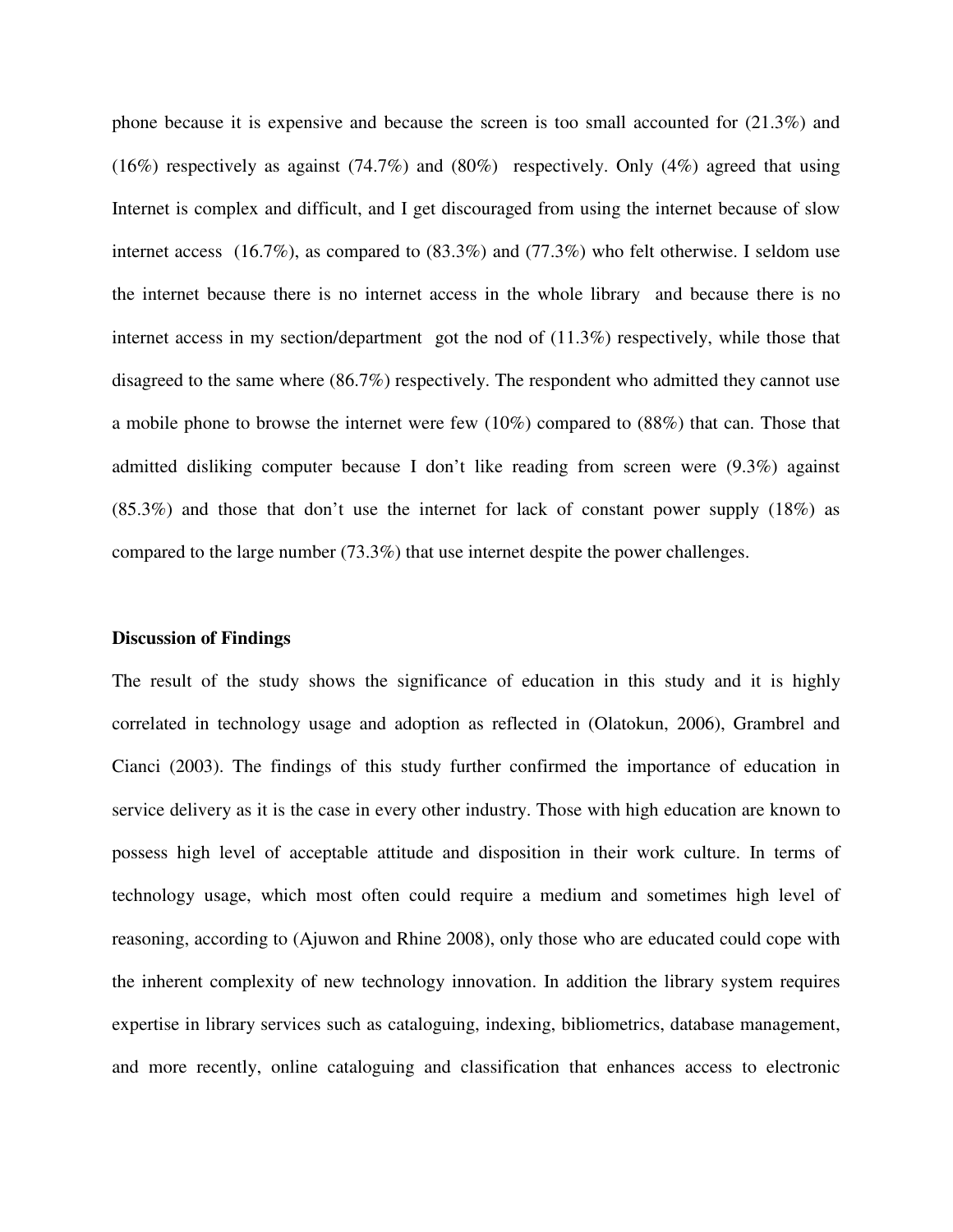databases and resources. All these competencies require someone who possesses a good education most especially in library and archival studies. Hence, a high correlation between level of education and ease of use did not come as a surprise but rather as a confirmation to the global acknowledge of the importance and relevance of education in services delivery most especially in the university library.

Also the significance of age in ease of use of technology is well documented in empirical literature e.g Carmen (2006), Nwalo (2000), Idowu (2004). The younger age group appears more technology enthusiast than their older counterpart who are slow in technology adoption and most often are too busy to experiment with new technology innovations. Young adult are more technology savvy and can easily contend with the challenges and complexities of the innovation. On the hand, gender, likewise is known to have various impact on technology usage. Studies such as; (Rana, 2009, Bailin & Grafstein, 2005), have shown high internet usage in male than in female who often do not dedicate much time on technological experimentation as compared to their male counterpart. This is probably as a result of their gender role in attending to domestic issues in the family. Male are also known to send more sms as observed in (Cheng, 2001, Duff, 2003) than women, and often makes more call to their biologically passive female counterpart that enjoys being called than do the calling. More male play computer games and often sees computer as a partner for business and for pleasure.

Furthermore, income as a significance variable yet confirms the traditional role money plays. Not only it is used in meeting domestic and basic needs, it is also used in enhancing career, enjoying leisure, and also used in building and maintaining vital relationships. High income increases the possibility of owing expensive technologies (Krubu and Osawaru, 2011) and makes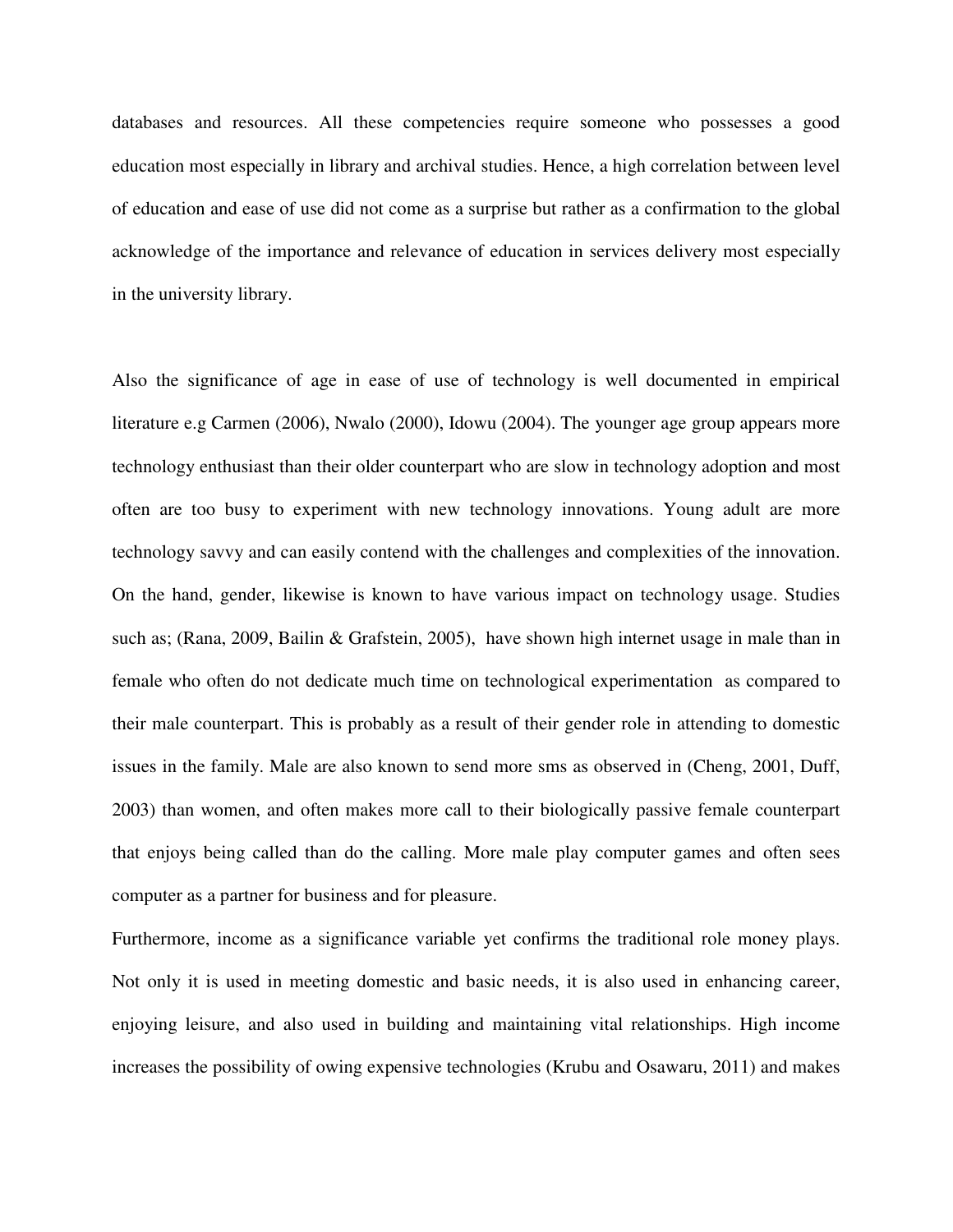one to be in the forefront of technology adoption. New technologies are usually expensive and only those that have high saving could afford it.

#### **Conclusion**

Empirical evidence showed that level of education, age, gender and income influenced ease of use, accessibility, and use of ICT. However, none of the demographic factors influenced challenges of use ICT. This calls for the stakeholders in the academe to take appropriate step in enriching the librarians experience through provision of steady ICT tools and infrastructure as well as educating the librarians on the importance of ICT as tools that is capable of enhancing library service towards ensuring that library users get the optimal benefit in library usage. The government on the other hand is enjoined to end the long awaited impasse of the power sector to enable the Nigeria academia to trail the global trend towards sustainable development in library services.

#### **Recommendation**

The findings of this study show that ease of use, accessibility and use of ICT were significantly predicted by level of education, age, gender, and income. However, all the demographic variables were poor predictors of challenges to ICT use in the university libraries. Based on this background the following recommendations are made:

- **1.** The university authority should provide reliable ICT and internet infrastructure for increased accessibility and usage to facilitate consistent and sustainable library services
- 2. The university authority should embark on a full digitalization project of the library resources, and implement an electronic database system that would enable both librarians and users to access the digital resources on the mobile phone, tablet pc and ipods.
- **3.** The university library should train librarians on the use of ICT so as to instill job confidence that arises from threats in advances in ICT developments and implementation in the library system.
- **4.** The university authority should have a clear ICT policy that will guide present library practices as well as set a platform on which future IT development can crest to ensure that continuous delivery of innovative services in the library system.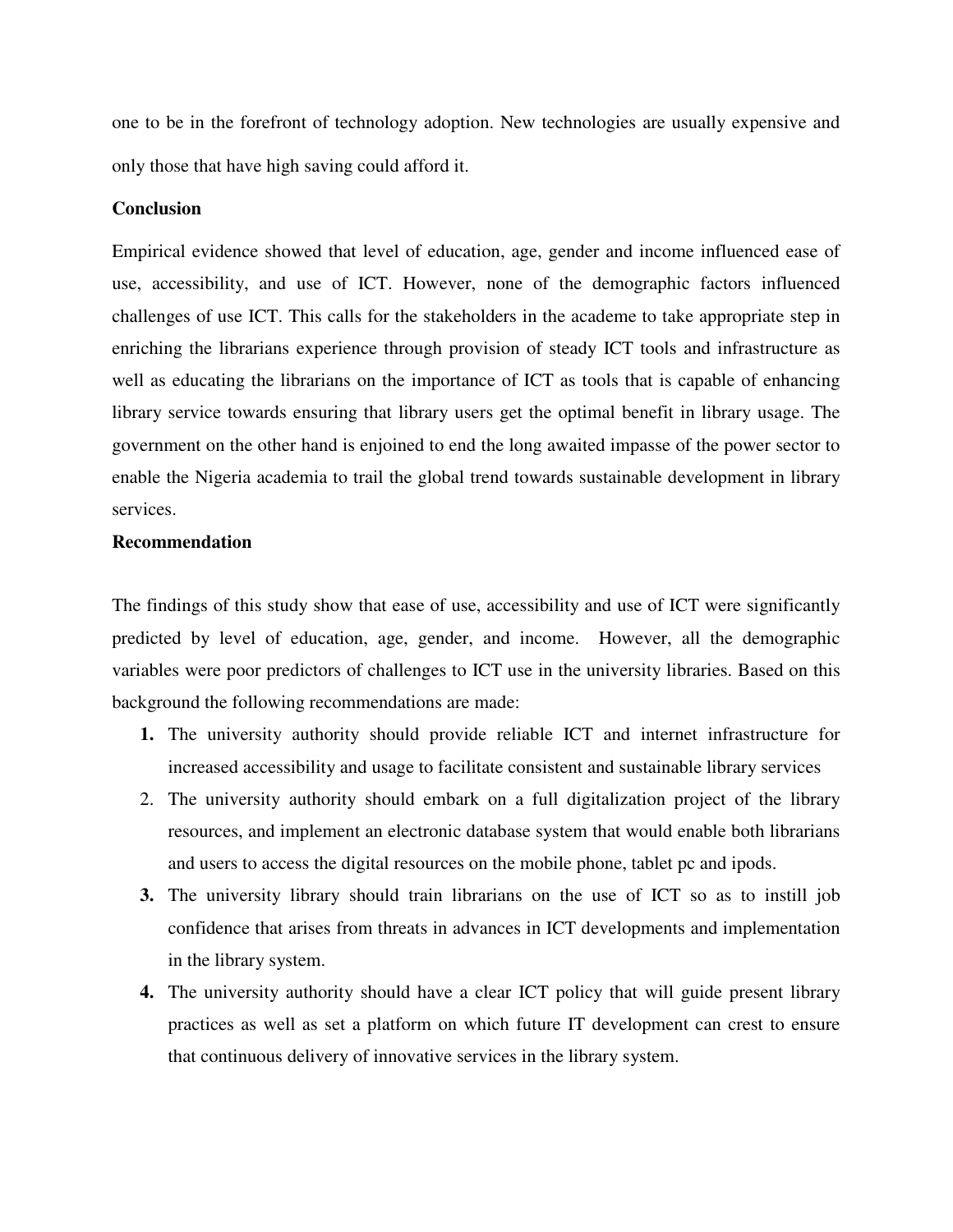- **5.** Since power supply is part of the challenges, university authority should consider building its own independent power plant.
- **6.** The federal government should consider a full privatization of the power sector liken to the GSM instance, to end the incessant power supply.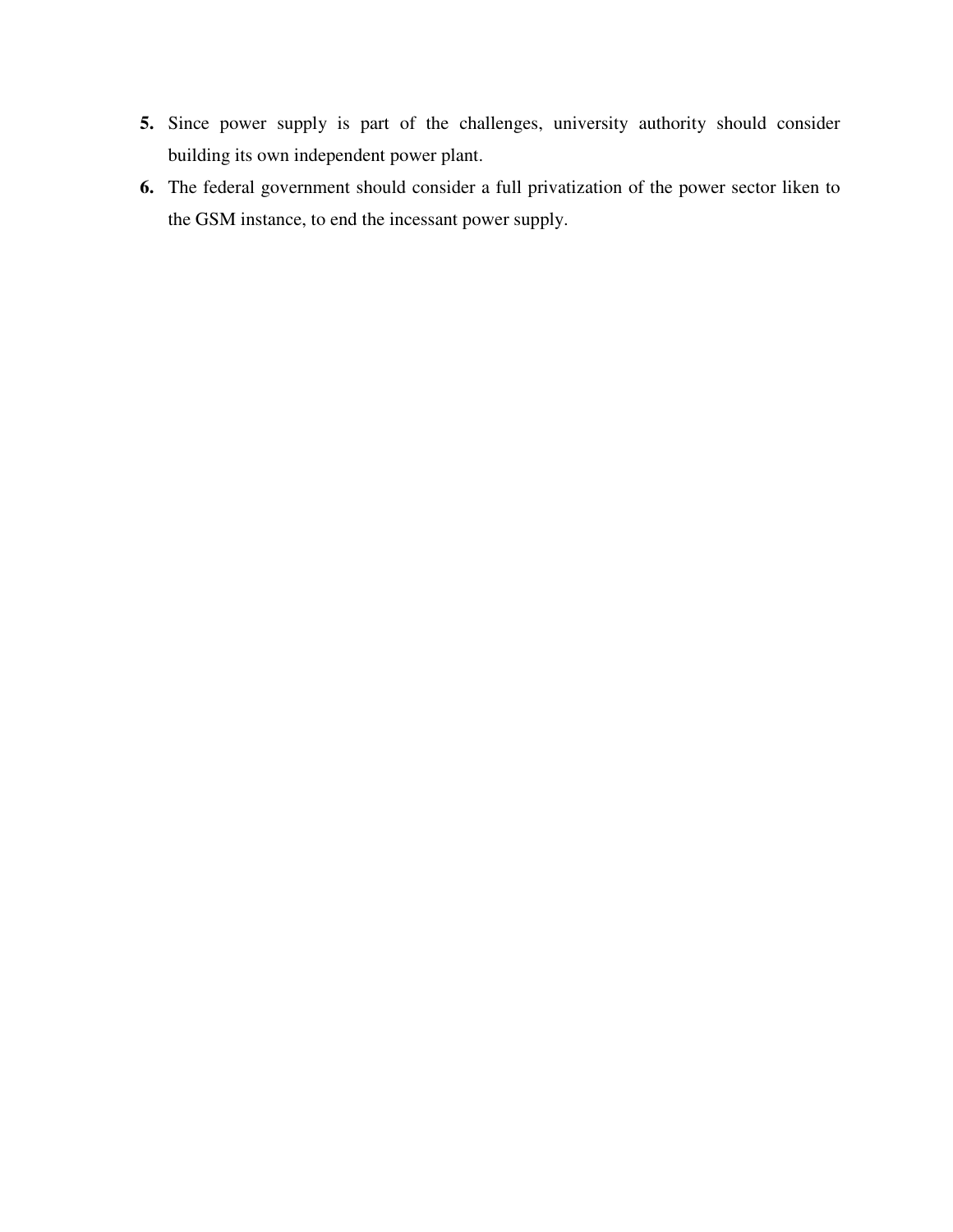#### **References**

- Ajayi, G.O. 2005. E-Government in Nigeria's E-Strategy. Paper Presented at the 5<sup>th</sup> Annual African Computing and Telecommunication Summit, Abuja Nigeria. www.http://unllib.unl.edu/lpp. Retrieved 03/07 2012.
- Ajuwon, G. and Rhine L. 2008. The level of internet access and ICT training for health information professionals in Sub-Saharan Africa. *Health Information and Libraries Journal 25:* 175-185.
- Bailin, A. and Grafstein, A. 2005. The evolution of academic libraries: the networked environment. *Journal of Academic Librarianship*. [Online]. Available: http://www.sciencedirect.com.
- Carmen Lewis. 2006. My Computer, My Doctor: A Constitutional Call for Federal Regulation of Cybermedicine," *American Journal of Law and Medicine, Boston*. Vol 32, Issue 4 pp 585-609.
- Cheng, G., 2001. The shifting information landscape: re-inventing the wheel or a whole new frontier for librarians. *New Library World*, 102(1160/1161), 26-33.
- Duff, A.S., 2003. Four epochs: the story of informatization*. Library Review*, 52(2).
- Grambrel, Patrick A. and Cianci, Rebecca. Maslow's Hierarchy of Needs: Does It Apply In a Collectivist Culture? *Journal of Applied Management and Entrepreneurship. Fort Lauderdale*: Apr 2003. Vol. 8, Iss. 2, p. 143-161 (19 pp.)
- Idowu, B., Adagunodo, R.,and Idowu, B. 2004. Gender difference in computer literacy among Nigeria undergraduates' students. A case study of Obafemi Awolowo University student, Nigeria. *The African Symposium. An On-line Educational Research Journal*, Vol. 4, no.3
- Krubu, D.E. and Osawaru, K.E. 2011. The Impact of Information and Communication Technology (ICT) in Nigerian University Libraries. *Library Philosophy and Practice*